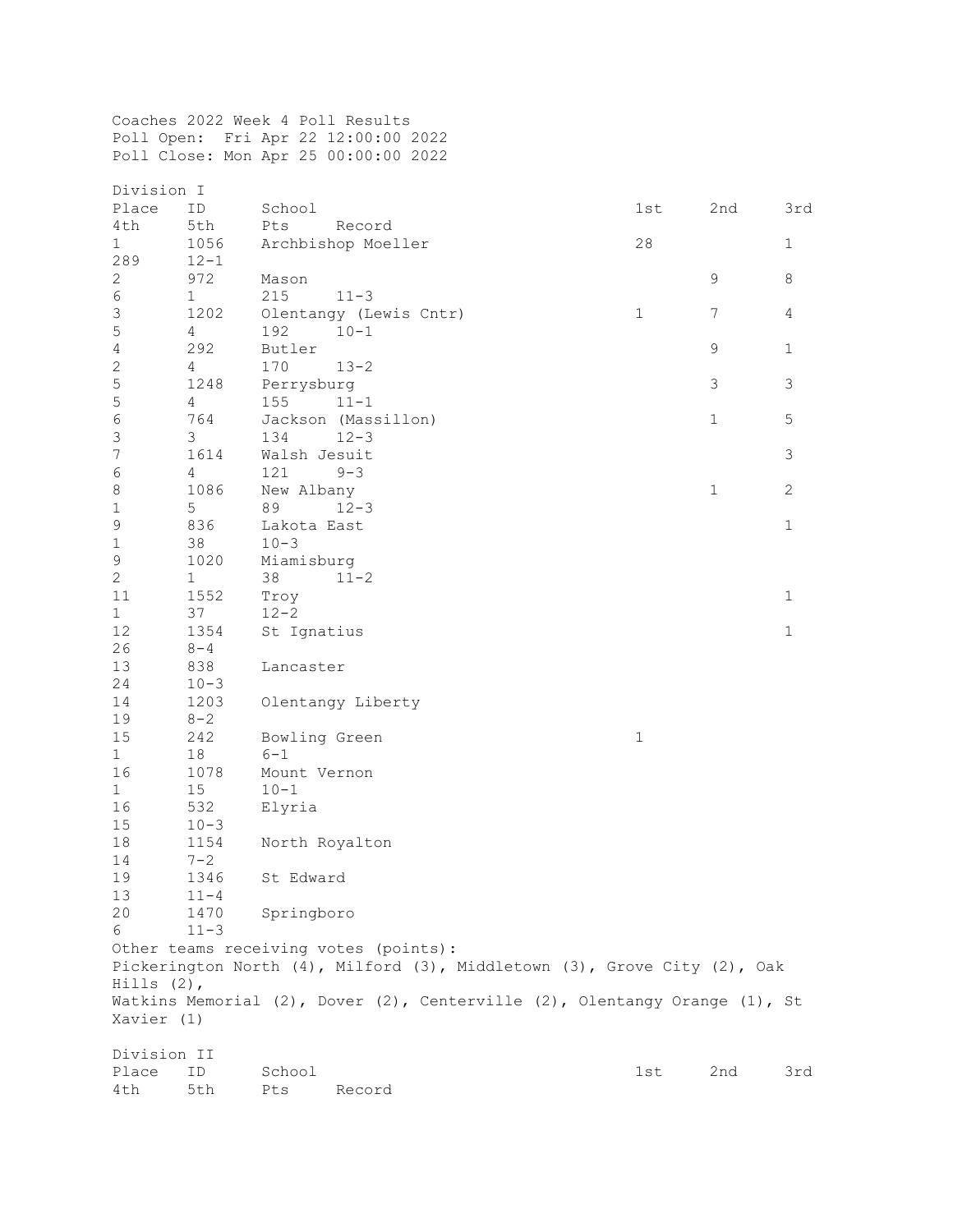| $\mathbf 1$               | 464            | Defiance                                                                     | 29           |              |                |  |  |  |
|---------------------------|----------------|------------------------------------------------------------------------------|--------------|--------------|----------------|--|--|--|
| $\mathbf{1}$              |                | 297<br>$13 - 0$                                                              |              |              |                |  |  |  |
| $\sqrt{2}$                | 762            | Jackson                                                                      |              | 13           | 5              |  |  |  |
| 3                         | 3              | 214<br>$11 - 1$                                                              |              |              |                |  |  |  |
| $\ensuremath{\mathsf{3}}$ | 758            | $\mathbf{1}$<br>Indian Valley<br>3<br>8                                      |              |              |                |  |  |  |
| 4                         | $\mathbf{2}$   | 172<br>$12 - 1$                                                              |              |              |                |  |  |  |
| 4                         | 304            | Canfield                                                                     |              | 3            | 4              |  |  |  |
| 5                         | 4              | 145<br>$11 - 3$                                                              |              |              |                |  |  |  |
| 5                         | 448            | Cuyahoga Valley Christian Academy                                            |              | $\,8\,$      | 3              |  |  |  |
| $\mathbf 1$               | 143            | $13 - 1$                                                                     |              |              |                |  |  |  |
| $\epsilon$                | 158            | Badin (Hamilton)                                                             | $\mathbf{1}$ | 3            | 4              |  |  |  |
| 5                         | 2              | 136<br>$9 - 2$                                                               |              |              |                |  |  |  |
| $\boldsymbol{7}$          | 1022           | Miami Trace                                                                  |              |              | $\overline{c}$ |  |  |  |
| $\mathsf 3$               | 3              | 94<br>$9 - 1$                                                                |              |              |                |  |  |  |
| $\,8\,$                   | 406            | Columbian                                                                    |              |              |                |  |  |  |
| $\mathsf 3$               | 4              | 77<br>$9 - 1$                                                                |              |              |                |  |  |  |
| $\mathsf 9$               | 964            | Marlington                                                                   |              |              |                |  |  |  |
| $\mathsf S$               | $\overline{4}$ | 75<br>$9 - 2$                                                                |              |              |                |  |  |  |
| 10                        | 1420           | Sheridan                                                                     |              | $\mathbf{1}$ | $\mathbf{2}$   |  |  |  |
| $1\,$                     |                | 68<br>$11 - 2$                                                               |              |              |                |  |  |  |
| 11                        | 1616           | Wapakoneta                                                                   |              |              | $\mathbf 1$    |  |  |  |
| $\mathbf{2}$              | 60             | $8 - 1$                                                                      |              |              |                |  |  |  |
| 12                        | 352            | Chaminade Julienne                                                           |              |              | $\mathbf 1$    |  |  |  |
| $\mathbf{1}$              | 3              | 51<br>$10 - 1$                                                               |              |              |                |  |  |  |
| 13                        | 1568           | Unioto                                                                       |              |              | $1\,$          |  |  |  |
| $\mathbf 1$               | 26             | $10 - 2$                                                                     |              |              |                |  |  |  |
| 14                        | 1240           | Perkins                                                                      |              |              |                |  |  |  |
| 24                        | $9 - 2$        |                                                                              |              |              |                |  |  |  |
| $15\,$                    | 1534           | Tippecanoe                                                                   |              |              |                |  |  |  |
| $\mathbf{1}$              | 23             | $11 - 4$                                                                     |              |              |                |  |  |  |
| 16                        | 666            | Granville                                                                    |              |              |                |  |  |  |
| $17$                      | $9 - 2$        |                                                                              |              |              |                |  |  |  |
| 17                        | 1658           | West Branch                                                                  |              |              |                |  |  |  |
| 15                        | $11 - 3$       |                                                                              |              |              |                |  |  |  |
| 18                        | 1571           | University School                                                            |              |              |                |  |  |  |
| $\mathbf{1}$              | 14             | $10 - 4$                                                                     |              |              |                |  |  |  |
| 19                        | 1548           | Triway                                                                       |              |              |                |  |  |  |
| 11                        | $11 - 3$       |                                                                              |              |              |                |  |  |  |
| 20                        | 1080           | Napoleon                                                                     |              |              |                |  |  |  |
| 9                         | $9 - 4$        |                                                                              |              |              |                |  |  |  |
|                           |                | Other teams receiving votes (points):                                        |              |              |                |  |  |  |
|                           |                | Archbishop Hoban (6), Batavia (4), Indian Hill (4), Philo (4), Ross          |              |              |                |  |  |  |
| (Hamilton) (4),           |                |                                                                              |              |              |                |  |  |  |
|                           |                | Bryan (3), John Glenn (3), Cambridge (2), Jonathan Alder (2), Holy Name (1), |              |              |                |  |  |  |
| Taylor (1)                |                |                                                                              |              |              |                |  |  |  |
|                           |                |                                                                              |              |              |                |  |  |  |
| Division III              |                |                                                                              |              |              |                |  |  |  |
| Place                     | ID             | School                                                                       | 1st          | 2nd          | 3rd            |  |  |  |
| 4th                       | 5th            | Pts<br>Record                                                                |              |              |                |  |  |  |
| 1                         | 369            | Cinci Hills Christian Academy                                                | 22           | 3            | 1              |  |  |  |
| 277                       | $11 - 1$       |                                                                              |              |              |                |  |  |  |
| 2                         | 950            | Margaretta                                                                   | 1            | 9            | 7              |  |  |  |
| $\epsilon$                | $\mathbf{1}$   | 229<br>$13 - 1$                                                              |              |              |                |  |  |  |
| $\ensuremath{\mathsf{3}}$ | 408            | Columbiana                                                                   | 3            | 4            | 8              |  |  |  |
| 3                         | 4              | 206<br>$10 - 0$                                                              |              |              |                |  |  |  |
| 4                         | 866            | Liberty Union                                                                | 5            | 7            | 3              |  |  |  |
| 4                         | 2              | 184<br>$12 - 0$                                                              |              |              |                |  |  |  |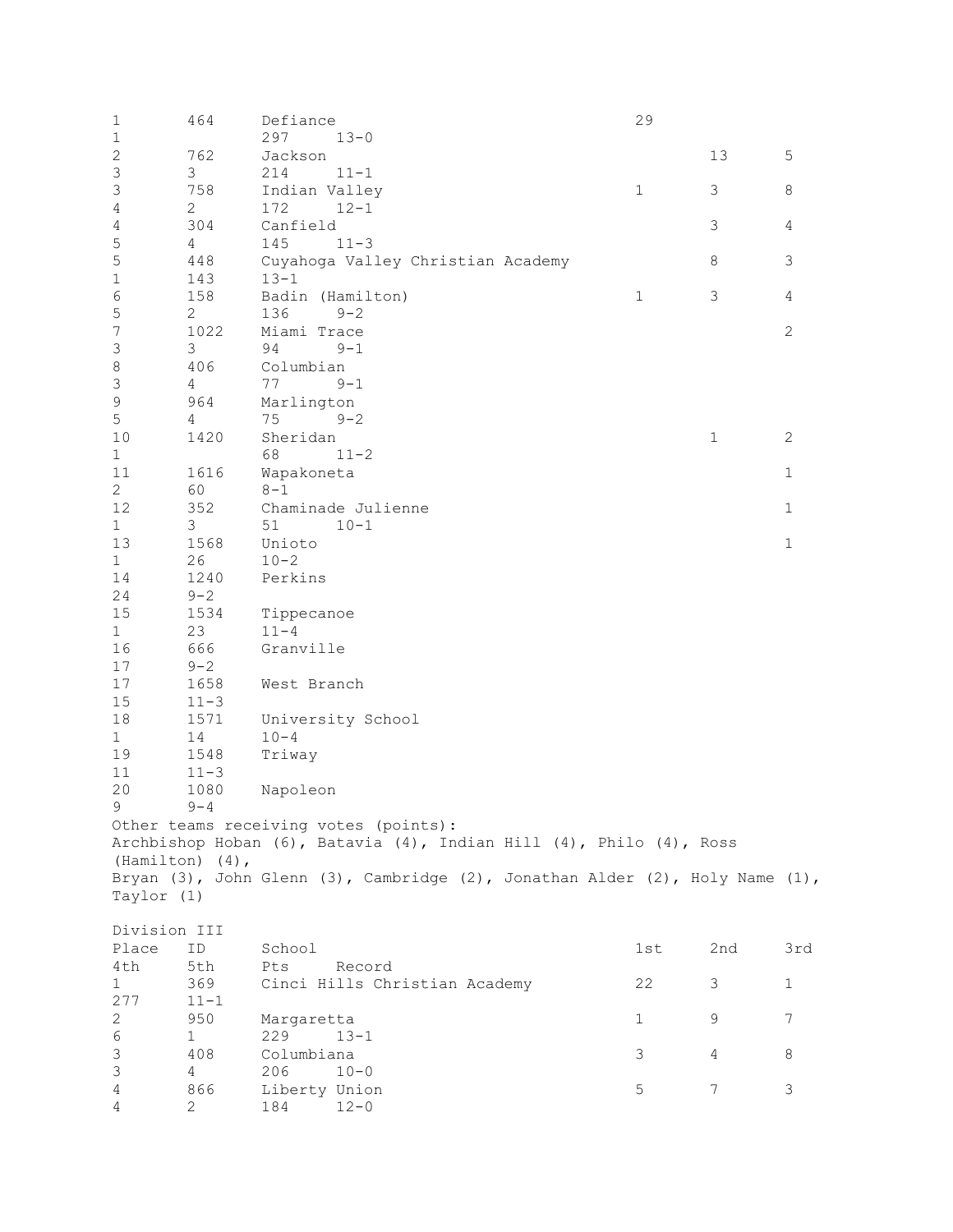| 5                 | 1752            | Zane Trace                   |                                                                               |                | $\mathbf 1$  | 5              |
|-------------------|-----------------|------------------------------|-------------------------------------------------------------------------------|----------------|--------------|----------------|
| $\mathbf{1}$      | 4               | 130                          | $12 - 2$                                                                      |                |              |                |
| 6                 | 1268            | Portsmouth                   |                                                                               | $\mathbf{1}$   | $\mathbf{1}$ |                |
| 4                 | 5               | 124                          | $11 - 1$                                                                      |                |              |                |
| 7                 | 662             | Grand Valley                 |                                                                               |                | $\mathbf{2}$ | $\mathbf{1}$   |
| $\mathbf{2}$      | 1               | 92                           | $10 - 1$                                                                      |                |              |                |
| $\,8\,$           | 394             | Coldwater                    |                                                                               |                | $\mathbf{1}$ |                |
| $\mathbf 1$       | $4\overline{ }$ | 62                           | $9 - 3$                                                                       |                |              |                |
| $\mathsf 9$       | 294             |                              | Harrison Central                                                              |                | $\mathbf 1$  |                |
| $\mathbf{1}$      | 47              | $10 - 3$                     |                                                                               |                |              |                |
| 10                | 508             | Eastwood                     |                                                                               | $\mathbf 1$    | $\mathbf{2}$ |                |
| $\mathbf{1}$      | 46              | $8 - 0$                      |                                                                               |                |              |                |
| 11                | 968             | Martins Ferry                |                                                                               |                |              | $\mathbf{1}$   |
| 3                 | 45              | $9 - 2$                      |                                                                               |                |              |                |
| 12                | 614             | Fredericktown                |                                                                               |                |              | $\mathbf{2}$   |
| $\overline{2}$    |                 | 38                           | $8 - 1$                                                                       |                |              |                |
| 13                | 1532            | Tinora                       |                                                                               |                |              | $\mathbf{1}$   |
| $\mathbf{2}$      | 35              | $9 - 0$                      |                                                                               |                |              |                |
| 14                | 318             | Carlisle                     |                                                                               |                |              | $\mathbf{1}$   |
| $\mathbf{1}$      | $\mathbf{1}$    | 34                           | $11 - 3$                                                                      |                |              |                |
| 15                | 334             | Centerburg                   |                                                                               |                |              |                |
| $\mathbf{1}$      | $\mathbf{1}$    | 33                           | $10 - 1$                                                                      |                |              |                |
| 16                |                 |                              |                                                                               |                |              |                |
|                   | 1460            | South Range                  |                                                                               |                |              |                |
| $\overline{2}$    |                 | 31                           | $7 - 0$                                                                       |                |              |                |
| 17                | 1004            | Mechanicsburg                |                                                                               |                | $\mathbf 1$  |                |
| $\mathbf{1}$      |                 | 27                           | $9 - 1$                                                                       |                |              |                |
| 18                | 518             | Edison (Milan)               |                                                                               |                |              |                |
| $\mathbf{1}$      | 1               | 25                           | $9 - 4$                                                                       |                |              |                |
| 18                | 1740            |                              | Worthington Christian                                                         |                |              |                |
| 25                | $10 - 2$        |                              |                                                                               |                |              |                |
| 20                | 162             | Barnesville                  |                                                                               |                |              |                |
| $\mathbf{1}$      |                 | 23                           | $8 - 4$                                                                       |                |              |                |
|                   |                 |                              | Other teams receiving votes (points):                                         |                |              |                |
|                   |                 |                              | Ottawa Hills (16), Genoa Area (14), Benjamin Logan (13),                      |                |              |                |
|                   |                 | Crestview (Columbiana) (10), |                                                                               |                |              |                |
|                   |                 |                              | Cincinnati Country Day (9), Arcanum (8), Liberty-Benton (8), Indian Lake (5), |                |              |                |
| Rootstown $(4)$ , |                 |                              |                                                                               |                |              |                |
|                   |                 |                              | Villa Angela-St Joseph (4), Wynford (4), Waynedale (3), Elyria Catholic (3),  |                |              |                |
| Northmor (1)      |                 |                              |                                                                               |                |              |                |
|                   |                 |                              |                                                                               |                |              |                |
| Division IV       |                 |                              |                                                                               |                |              |                |
| Place             | ID              | School                       |                                                                               | 1st            | 2nd          | 3rd            |
| 4th               | 5th             | Pts                          | Record                                                                        |                |              |                |
| $\mathbf{1}$      | 1586            |                              | Lucasville Valley                                                             | 20             | 4            | $\mathbf{1}$   |
| $1\,$             | 258             | $9 - 0$                      |                                                                               |                |              |                |
| $\mathbf{2}$      | 732             |                              | Hopewell-Loudon                                                               | 3              | 7            | 5              |
| 5                 | $\mathbf{1}$    | 196                          | $11 - 0$                                                                      |                |              |                |
| $\mathsf 3$       | 1090            | Newark Catholic              |                                                                               | $\overline{4}$ | 6            | 3              |
| $\mathbf{2}$      | 4               | 179                          | $9 - 3$                                                                       |                |              |                |
| $\sqrt{4}$        | 874             |                              | Lima Central Catholic                                                         |                | 3            | $\overline{7}$ |
| $\boldsymbol{7}$  | $\mathbf{2}$    | 169                          | $9 - 2$                                                                       |                |              |                |
| 5                 | 878             | Lincolnview                  |                                                                               | $\mathbf 1$    |              | 5              |
| $\sqrt{4}$        | 3               | 149                          | $9 - 3$                                                                       |                |              |                |
| 6                 | 404             | Columbia                     |                                                                               |                | $\mathbf 1$  | 3              |
| 4                 | $\mathbf{1}$    | 114                          | $9 - 1$                                                                       |                |              |                |
| 7                 | 720             | Hillsdale                    |                                                                               |                | $1\,$        | $\overline{c}$ |
| $\mathbf 1$       | 3               | 93                           | $10 - 3$                                                                      |                |              |                |
|                   |                 |                              |                                                                               |                |              |                |